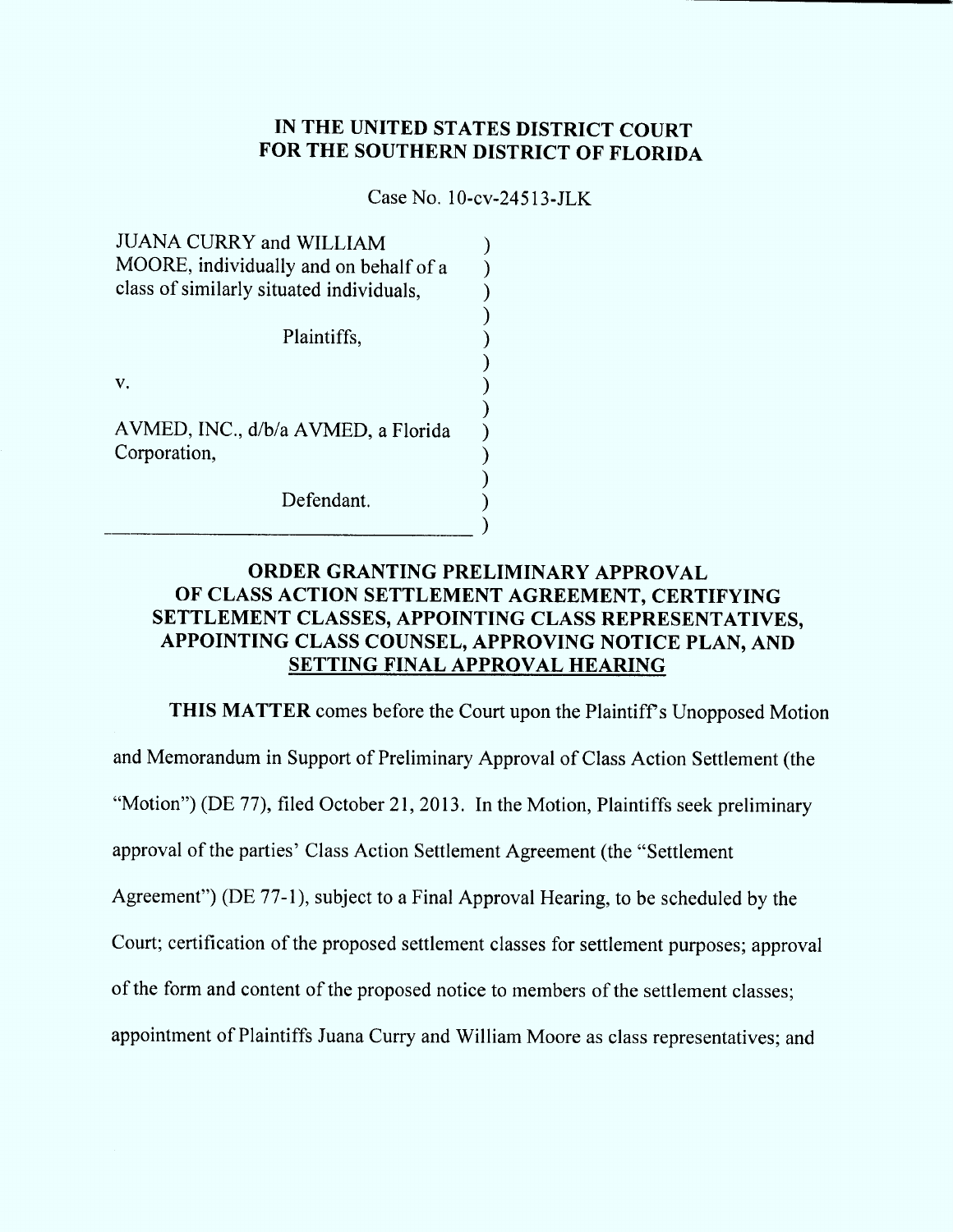appointment of Plaintiffs' counsel, Jay Edelson, Ari J. Scharg, and Benjamin S. Thomassen of Edelson, LLC, as class counsel.

This matter comes before the Court upon the agreement of the parties and with good cause being shown. Accordingly, having considered the parties' filings and being otherwise advised, it is hereby ORDERED, ADJUDGED, and DECREED as follows:

1. Terms and phrases in this Order shall have the same meaning as ascribed to them in the Settlement Agreement.

 $2.$ The Parties have moved the Court for an order approving the settlement of the Action in accordance with the Settlement Agreement, which, together with the documents incorporated therein, sets forth the terms and conditions for a proposed settlement and dismissal of the Action with prejudice, and the Court having read and considered the Settlement Agreement and having heard the parties and being fully advised in the premises, hereby PRELIMINARILY APPROVES the Settlement Agreement in its entirety subject to final approval at the Final Approval Hearing referred to in paragraph 18 of this Order.

 $3<sub>1</sub>$ The Court finds that, subject to final approval, the Settlement Agreement is fair, reasonable, and adequate, within the range of possible approval, and in the best interests of the Settlement Classes set forth below. The Court further finds that the Settlement Agreement substantially fulfills the purposes and objectives of the class action, and provides substantial relief to the Settlement Classes without the risks, burdens, costs, or delay associated with continued litigation, trial, and/or appeal. The Court also finds that the Settlement Agreement (a) is the result of arm's-length

 $-2-$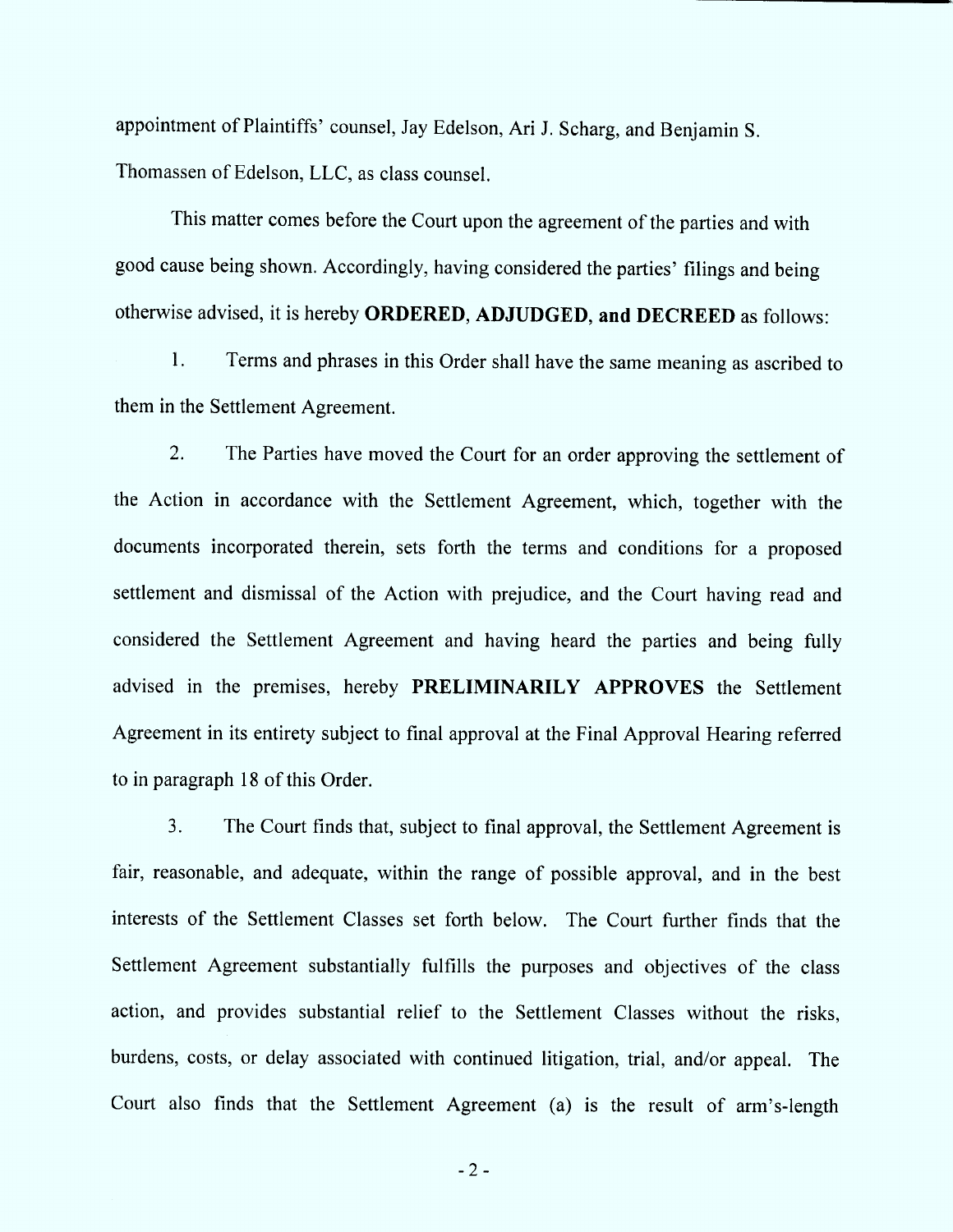negotiations between experienced class action attorneys assisted by neutral mediator Rodney A. Max of the Upchurch Watson White & Max Mediation Group; (b) is sufficient to warrant notice of the settlement and the Final Approval Hearing to be disseminated to the Settlement Classes; (c) meetsall applicable requirements of law, including Rule 23 of the Federal Rules of Civil Procedure and the Class Action Fairness Act ("CAFA"), 28 U.S.C.  $\S$  1715; and (d) is not a finding or admission of liability by the Defendant or any other Parties.

### **Certification of the Settlement Classes**

4. For purposes of settlement only: (a) Jay Edelson, Ari J. Scharg, and Benjamin S. Thomassen of Edelson LLC are APPOINTED Class Counsel for the Settlement Class; and (b) Plaintiffs William Moore and Juana Curry are APPOINTED Class Representatives. The Court finds that these attorneys are competent and capable of exercising the responsibilities of Class Counsel and that Plaintiffs Curry and Moore will adequately protect the interests of the Settlement Classes defined below.

For purposes of settlement only, the Court CONDITIONALLY 5. **CERTIFIES** the following Settlement Classes as defined in the Settlement Agreement:

> The Premium Overpayment Settlement Class: All current and former AvMed customers who, prior to December 2009, paid AvMed for insurance, and whose Sensitive Personal Information was contained on the laptops stolen during the December 2009 lncident.

> The Identity Theft Settlement Class: All current and former AvMed customers whose Sensitive Personal Information was contained on the laptops stolen during the December 2009 Incident, and who suffered Identity Theft and incurred unreimbursed losses as a result.

6. The Court finds, subject to the Final Approval Hearing referred to in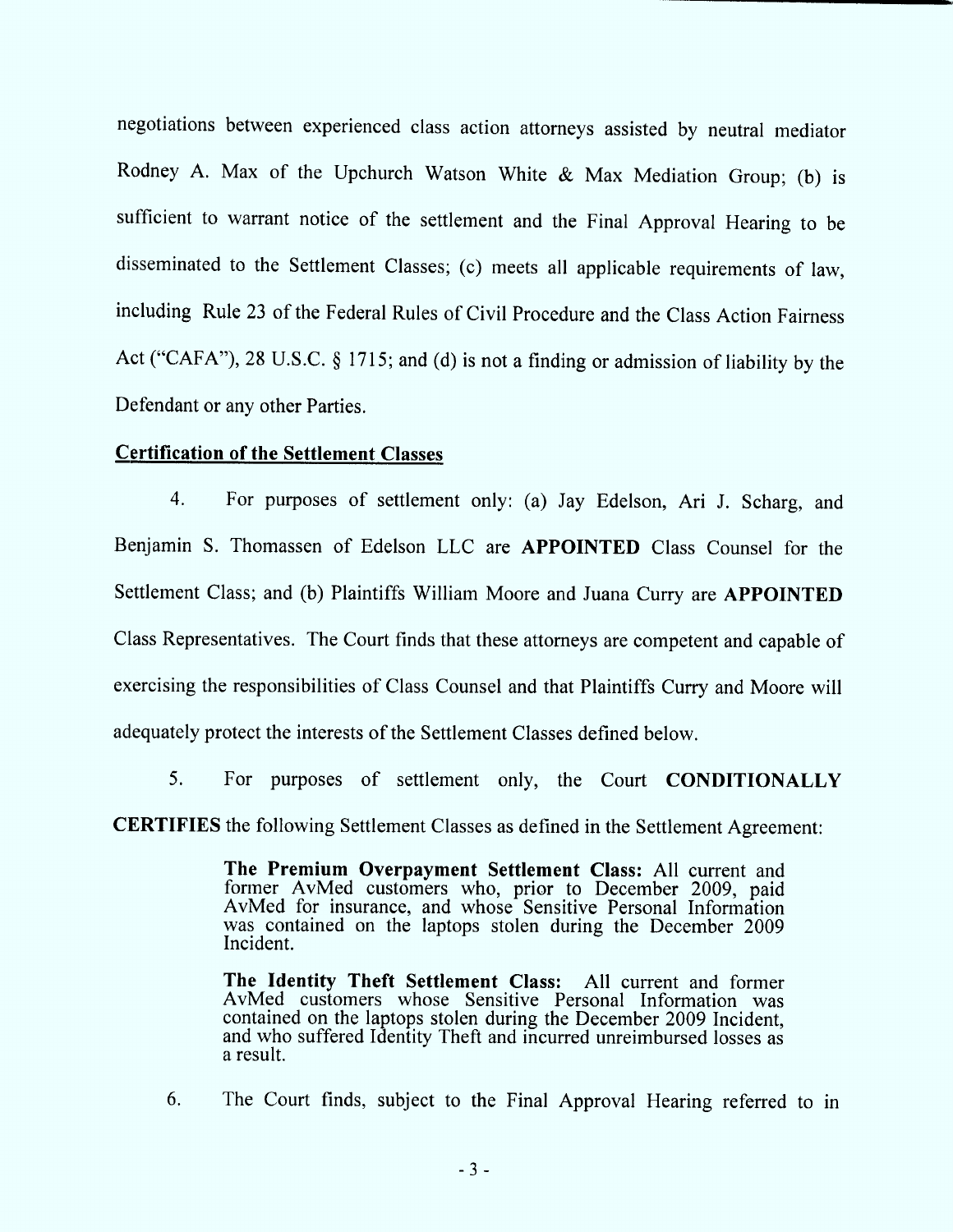Paragraph 18 below, that the Settlement Agreement is fundamentally fair, adequate, and reasonable, and, solely within the context of and for the purposes of settlement only, that the Settlement Classes satisfy the requirements of Rule 23 of the Federal Rules of Civil Procedure, and specifically, that: the Settlement Classes are so numerous that joinder of all members is impracticable; there are questions of fact and law common to both Settlement Classes (i.e., whether Defendant failed to protect the Classes' Sensitive Personal Information in accordance with the Health Insurance Portability and Accountability Act, 45 C.F.R.  $\S$  164.302, et seq. ("HIPAA") and other industry standards) in addition to common questions of law and fact common to the Premium Overpayment Settlement Class (i.e. whether Defendant unjustly retained a portion of its paying customers' insurance premiums, and if so, the amount of their insurance premiums that should have been used for data protection and security); the claims of the Class Representatives are typical of the claims of the members of the Settlement Classes; the Class Representatives will fairly and adequately protect the interests of the members of the Settlement Classes; common questions of law or fact predominate over questions affecting individual members; and a class action is a superior method for fairly and efficiently adjudicating the Action.

 $7<sub>1</sub>$ Should the Settlement Agreement not receive the Court's final approval, should final approval be reversed on appeal, or should the Settlement Agreement otherwise fail to become effective, the Court's grant of class certification shall be vacated, and the Class Representatives and the Settlement Classes would once again bear the burden of establishing the propriety of class certification. In such case, neither the

 $-4-$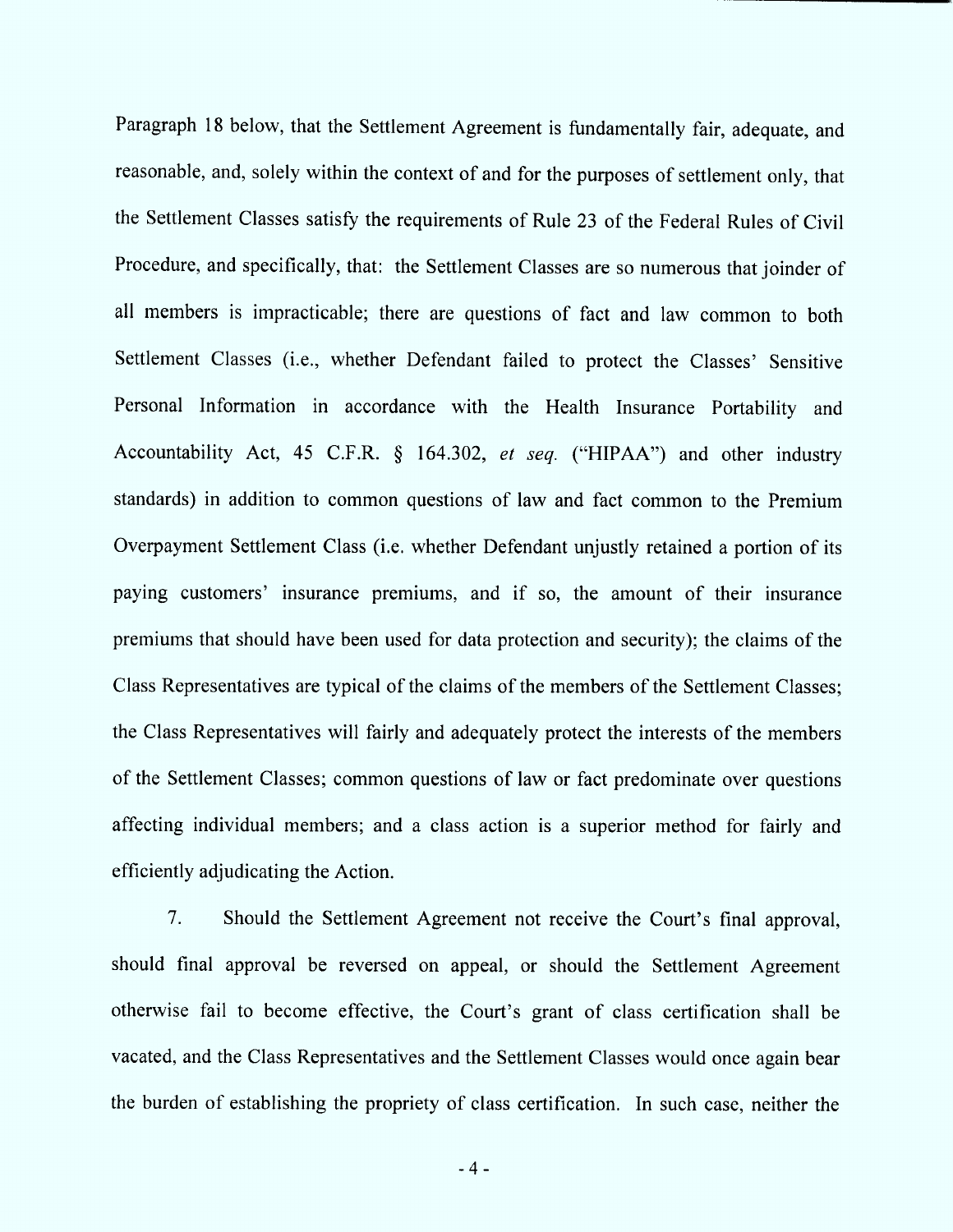certification of the Settlement Classes for settlement purposes, nor any other act relating to the negotiation or execution of the Settlement Agreement shall be considered as a factor in connection with any class certification issue $(s)$ .

#### Notice and Administration

8. The Court APPROVES, as to form, content, and distribution, the Claim Forms attached to the Settlement Agreement as Exhibits A and B, the Notice Plan and all forms of Notice to the Settlement Class as set forth in the Settlement Agreement and Exhibits C, D, and E thereto, and finds that such Notice is the best notice practicable under the circum stances, and that the Notice complies fully with the requirements of the Federal Rules of Civil Procedure. The Court also finds that the Notice constitutes valid, due and sufficient notice to all persons entitled thereto, and meets the requirements of Due Process. The Court further finds that the Notice is reasonably calculated to, under all circum stances, reasonably apprise members of the Settlement Classes of the pendency of this action, the terms of the Settlement Agreement, and the right to object to the settlement and to exclude themselves from the Settlement Classes. In addition, the Court finds that no notice other than that specifically identified in the Settlement Agreement is necessary in this Action. The parties, by agreement, may revise the Notice and Claim Form in ways that are not material, or in ways that are appropriate to update those documents for purposes of accuracy or formatting for publication.

Upon request of the parties, Garden City Group, Inc. is hereby 9. APPOINTED as Settlement Administrator in accordance with the provisions of paragraph 1.41 of the Settlement Agreement.

- 5 -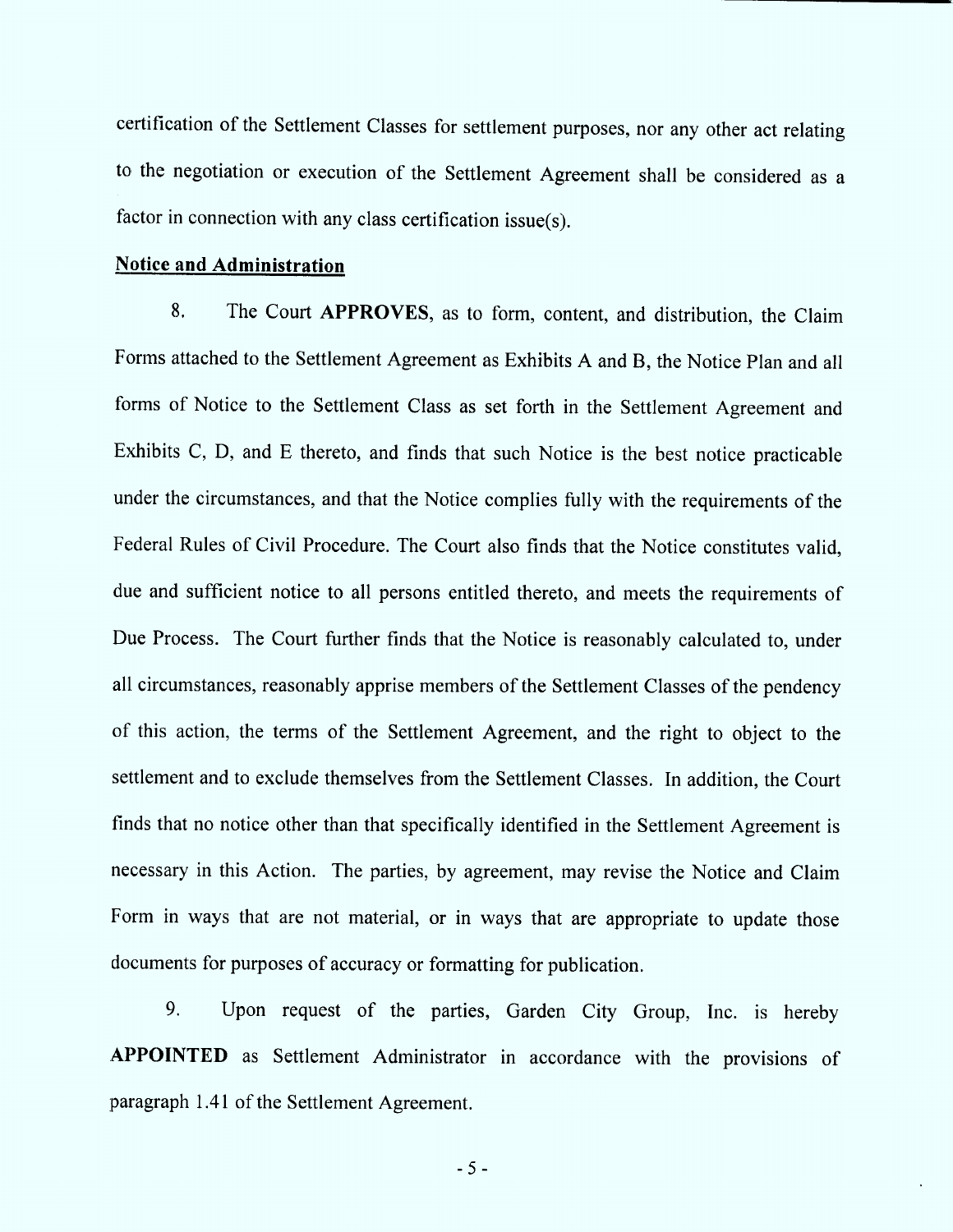10. Pursuant to paragraph 4.2 of the Settlement Agreement, the Settlement Administrator is DIRECTED TO PUBLISH the Notice and Claim Forms on the Settlement Website within ten (10) days following the entry of this Order and to SEND **DIRECT NOTICE** via U.S. Mail and email in accordance with the Notice Plan called for by the Settlement Agreement no later than seventy (70) days after entry of this Order. The Settlement Administrator shall also **MAINTAIN** the Settlement Website to provide full information about the Settlement and allow for the filing of claims online.

11. Members of the Settlement Classes who wish to receive benefits under the Settlement Agreement must complete and submit their Claim Form(s) in accordance with the instructions contained therein. All Claim Forms must be postmarked or received by the Settlement Administrator within thirty (30) days of the date of entry of Final Judgment.

12. M embers of the Settlement Classes who wish to exclude themselves from the Classes may do so if, on or before the Objection/Exclusion Deadline of January 30, 2014, they comply with the exclusion procedures set forth in the Settlement Agreement and Notice. Any members of the Classes so excluded shall neither be bound by the terms of the Settlement Agreement nor entitled to any of its benefits.

13. Any members of the Classes who elect to exclude themselves or "opt out" of the Settlement Agreement must file a written request with the Settlement Administrator, received or postmarked no later than the Objection/Exelusion Deadline. The request for exclusion must comply with the exclusion procedures set forth in the Settlement Agreement and Notice and include the member's name and address, a

- 6 -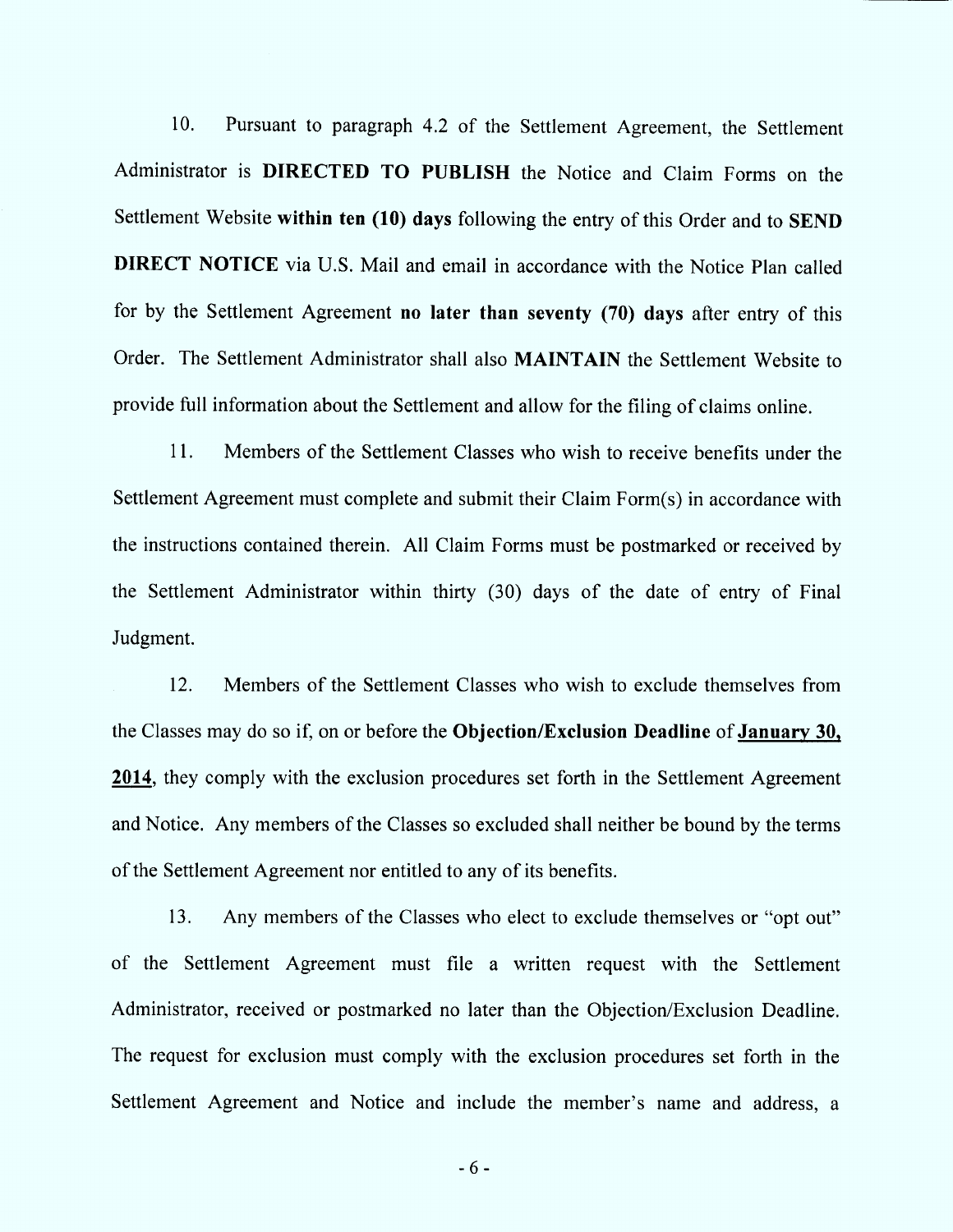signature, the name and number of the case, and a statement that he/she wishes to be excluded from the Premium Overpayment Settlement Class and/or Identity Theft Settlement Class. So called "mass" or "class" opt-outs shall not be allowed.

14. Members of the Classes who opt out of the Settlement Agreement will relinquish their rights to benefits under the Settlement Agreement and will not release their claims. However, members of the Classes who fail to submit a valid and timely request for exclusion shall be bound by all terms of the Settlement Agreement and the Final Judgment, regardless of whether they have requested exclusion from the Settlement Agreement.

### **Objections**

15. exclusion may object to the fairness, reasonableness, or adequacy of the Settlement Any members of the Classes who have not timely filed a request for Agreement or to a Final Judgment being entered dismissing the Action with prejudice in accordance with the terms of the Settlement Agreement, or to the attorneys' fees and expense reimbursement sought by Class Counsel in the amounts specified in the Notice and Settlement Agreement, or to the award to the Class Representatives as set forth in the Notice and Settlement Agreement. Members of the Classes may object on their own, or may do so through separate counsel at their own expense.

To object, members of the Classes must sign and file a WRITTEN 16. **OBJECTION** no later than on or before the Objection/Exclusion Deadline of January 30, 2014. To be valid, the objection must comply with the exclusion procedures set forth in the Settlement Agreement and Notice include the case caption, the person's full name,

 $-7-$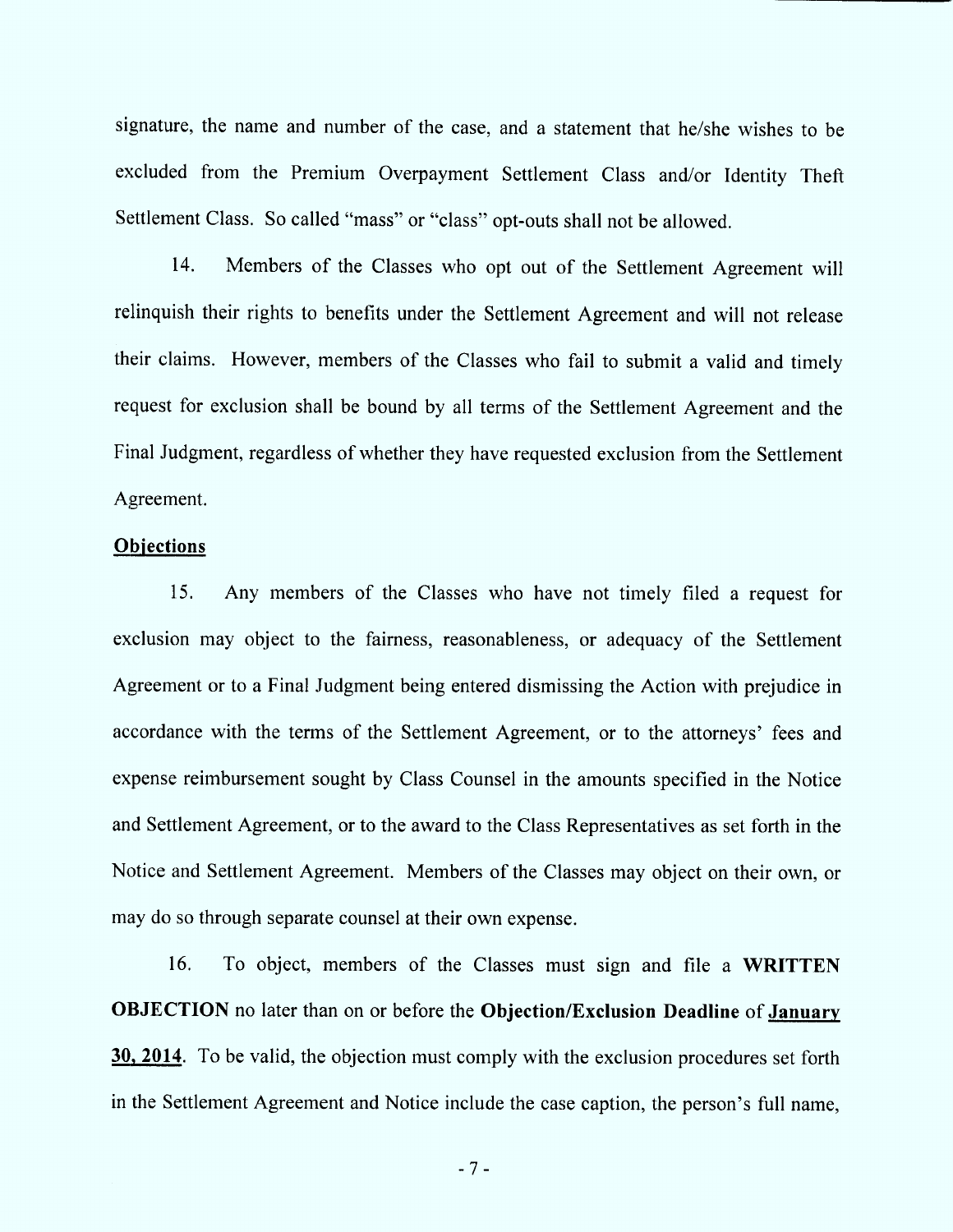address, and telephone num ber, a signed declaration that he or she believes him self or herself to be a member of the Premium Overnayment Settlement Class and/or the Identity y Theft Settlement Class, the specific grounds for the objection, all arguments, citations, and evidence supporting the objection (including copies of any documents relied on) and include a statement whether the objector intends to appear at the Final Approval Hearing with or without counsel. Members of the Classes who fail to file and serve timely written objections in substantial compliance with the requirements of this paragraph and the Settlement Agreement shall be DEEMED to have WAIVED any objections and shall be foreclosed from making any objections (whether by appeal or othenvise) to the Settlement Agreement or to any of the subjects listed in paragraph 18, below.

17. To be valid, objections must be filed with the Court and sent to Jay Edelson of Edelson LLC, 350 North LaSalle, Suite 1300, Chicago, IL 60654, one of Class Counsel, and also to Defendant's Counsel John Delionado of Hunton & Williams, LLP, 1111 Brickell Avenue, Suite 2500, Miami, Florida 33131. In addition, any objections made by a Class member represented by counsel must be filed through the Court's CM/ECF system.

## Final Approval Hearing

18. 28, 2014 at 10:30 A.M. in Courtroom 1127 of the James Lawrence King Federal Justice The Final Approval Hearing shall be held before this Court on February Building, 99 Northeast Fourth Street, Miami, Florida 33132 to determine (a) whether the proposed settlement of the Action on the terms and conditions provided for in the ''# Settlement Agreement is fair, reasonable and adequate and should be given final approval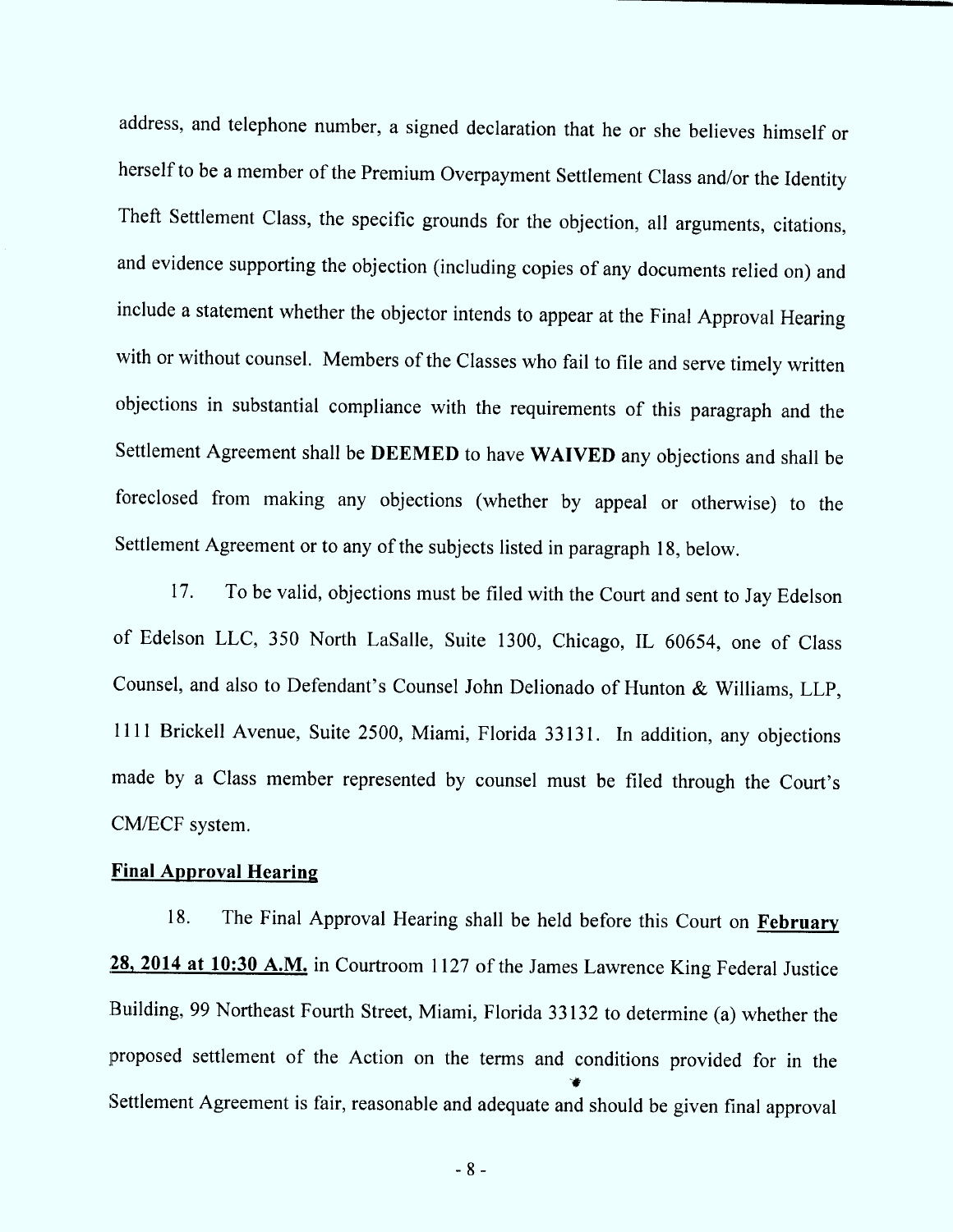by the Court; (b) whether a judgment and order of dismissal with prejudice should b<sup>e</sup> entered; (c) whether to approve the payment of attorneys' fees and expenses to Class Counsel; and (d) whether to approve the payment of incentive awards to the Class Representatives. The Court may adjourn the Fairness Hearing without further notice to members of the Settlement Classes

19. Plaintiffs shall file their papers in support of final approval of the Settlement Agreement, the incentive awards, and award of fees and costs, with the Court on or before February 14. 2914.

## **Further Matters**

20. All further proceedings are STAYED until Final Judgment or termination of the Settlement Agreement, whichever occurs earlier, except for those matters necessary to obtain and/or effectuate final approval of the Settlement Agreement.

21. Members of the Settlement Classes shall be bound by all determinations and judgments in the Action concerning the Action and/or Settlement Agreement, whether favorable or unfavorable.

22. If the Settlement Agreement is not approved by the Court in complete accordance with its terms, each party will have the option of having the Action revert to its status as if the Settlement Agreement had not been negotiated, made, or filed with the Court. In such event, the parties will retain all rights as if the Settlement Agreement was never agreed upon.

23. In the event that the Settlement Agreement is terminated pursuant to the provisions of the Settlement Agreement or for any reason whatsoever the approval of it

- 9 -